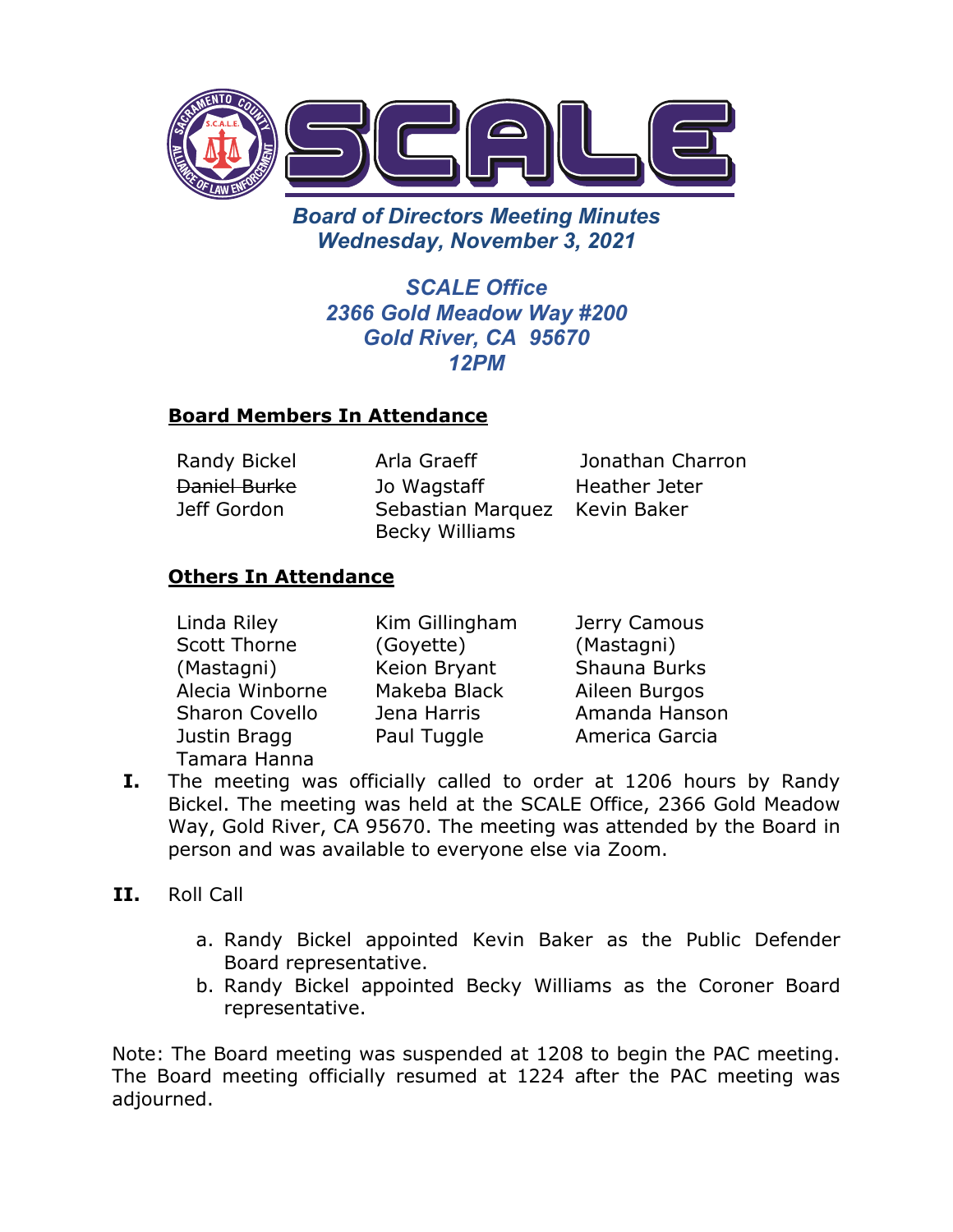SCALE Board Meeting Minutes – November 3, 2021 (continued) Page 2 of 3

#### **III.** Approval of minutes from 10/6/2021

- a. Motion: Jeff Gordon
- b. Second: Kevin Baker
- c. Passed: Unanimous

#### **IV. Treasurer's Report**

#### **Accounts (10/31/2021)**

| General Fund 6222        |              | 110,438.01 |
|--------------------------|--------------|------------|
| Legal Defense Fund 3903  |              | 81,232.72  |
| <b>PAC Fund 3911</b>     |              | 23,888.99  |
| Savings 7915             |              | 201,381.36 |
| Wells Fargo Office Acct. |              | 1,925.61   |
| Debit Card Acct.         |              | 1,633.39   |
|                          | <b>Total</b> | 420,500.08 |
|                          |              |            |

#### **Fidelity (10/31/2021) 264,564.92**

### **Total Cash and Investments 685,065.00**

Motion: Jonathan Charron Second: Arla Graeff Passed: Unanimous

#### **V. Old Business**

- A. Sacramento County COVID-19 Updates
	- a. There has been a reduction of the quarantine time from 10 days to 7 days. Vaccination status does not affect this timeline.

#### B. SCALE App

- a. Jonathan will reach out to Jeremy Pollard about the status of this.
- C. Members Appreciation Lunch Truck Oct 13-15, 2021
	- a. This has been postponed until Spring of 2022. Jonathan notified Buckhorn Grill.
- D. 2022 Board Election Results
	- a. Becky Williams was appointed by Randy Bickel to fill the vacant Coroner representative position.
	- b. Kevin Baker was appointed by Randy Bickel to fill the vacant Public Defender representative position.